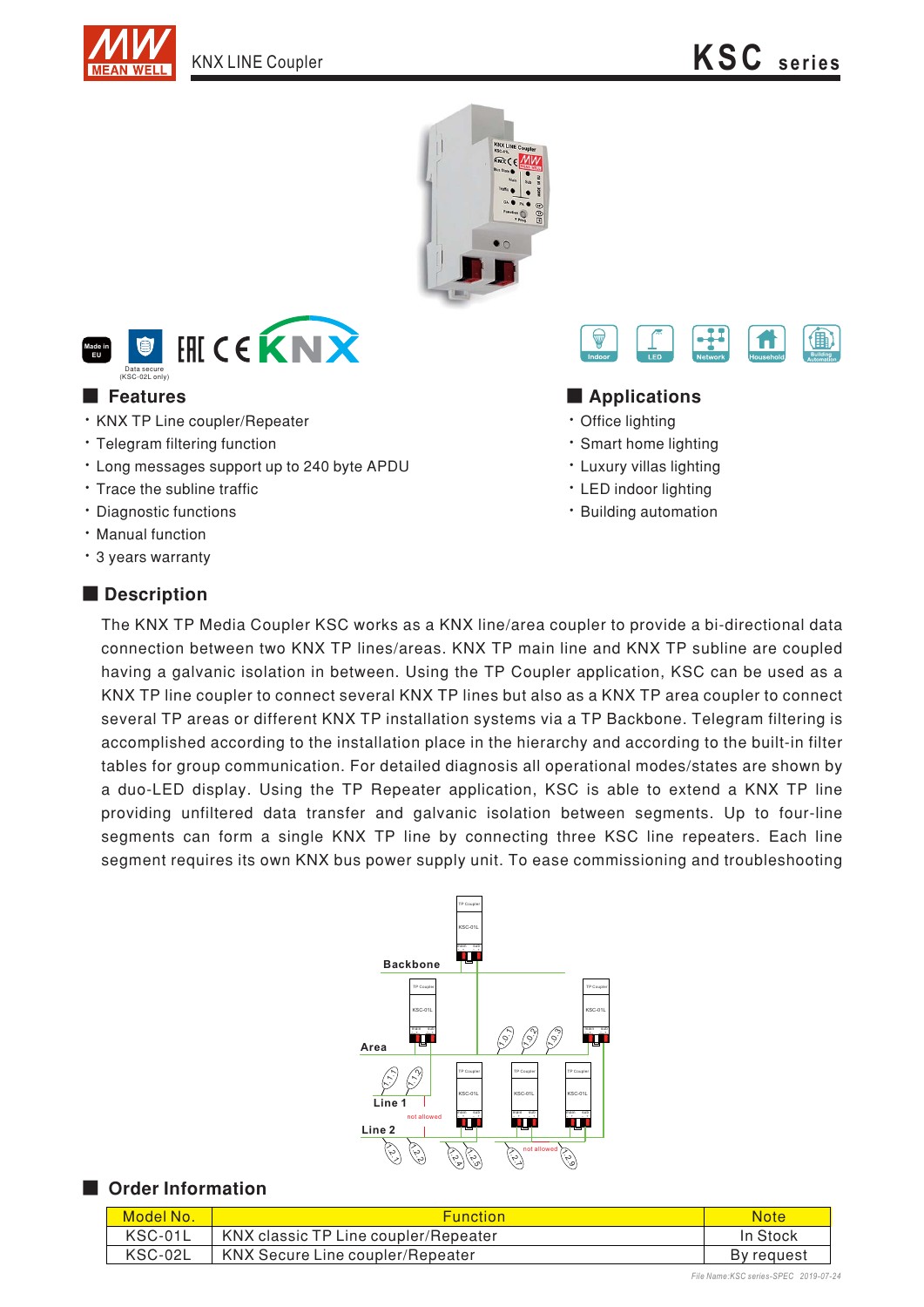

## **SPECIFICATION**

| <b>MODEL</b>                      |                                     | <b>KSC</b> series                                   |
|-----------------------------------|-------------------------------------|-----------------------------------------------------|
| <b>SUBLINE</b>                    | <b>INTERFACE</b>                    | <b>KNX Protocol</b>                                 |
|                                   | <b>INPUT VOLTAGE</b>                | 21~30VDC(KNXTP bus)                                 |
|                                   | <b>LED INDICATOR</b>                | Various color see mechnical specification part      |
| <b>MAIN LINE</b>                  | <b>INTERFACE</b>                    | <b>KNX Protocol</b>                                 |
|                                   | <b>INPUT VOLTAGE</b>                | 21~30VDC(KNX TP bus)                                |
|                                   |                                     | <b>CURRENT CONSUMPTION</b> < 10mA(KNX mainTP line)  |
|                                   | <b>WORKING TEMP.</b>                | $-5 \sim +45^{\circ}$ C                             |
|                                   | <b>WORKING HUMIDITY</b>             | $20 \sim 90\%$ RH non-condensing                    |
|                                   | ENVIRONMENT STORAGE TEMP., HUMIDITY | $-20 \sim +60^{\circ}$ C, 5 ~ 93% RH non-condensing |
|                                   | <b>POLLUTION DEGREE</b>             | 2 according to IEC60664-1                           |
|                                   | <b>PROTECTION TYPE</b>              | IP20 according to IEC60529                          |
| <b>SAFETY &amp;</b><br><b>EMC</b> | <b>SAFETY STANDARDS</b>             | EAC TP TC 004 approved; Compliance to EN60669       |
|                                   | <b>KNX STANDARDS</b>                | ISO/IEC 14543-3, EN50090, EN13321-1                 |
|                                   | <b>EMC EMISSION</b>                 | Compliance to EN50491-5, EN61000-6, EAC TP TC 020   |
|                                   | <b>EMC IMMUNITY</b>                 | Compliance to EN61000-4-2,3,4,5,6,11, EAC TP TC 020 |
| <b>OTHERS</b>                     | <b>MTBF</b>                         | 100K hrs min.                                       |
|                                   | <b>DIMENSION</b>                    | 36*90*71mm (W*H*D)                                  |
|                                   | <b>DIN RAIL MOUNTING</b>            | 35 mm rail; 2 units wide                            |
|                                   | <b>PACKING</b>                      | 0.076Kg; 1pcs                                       |